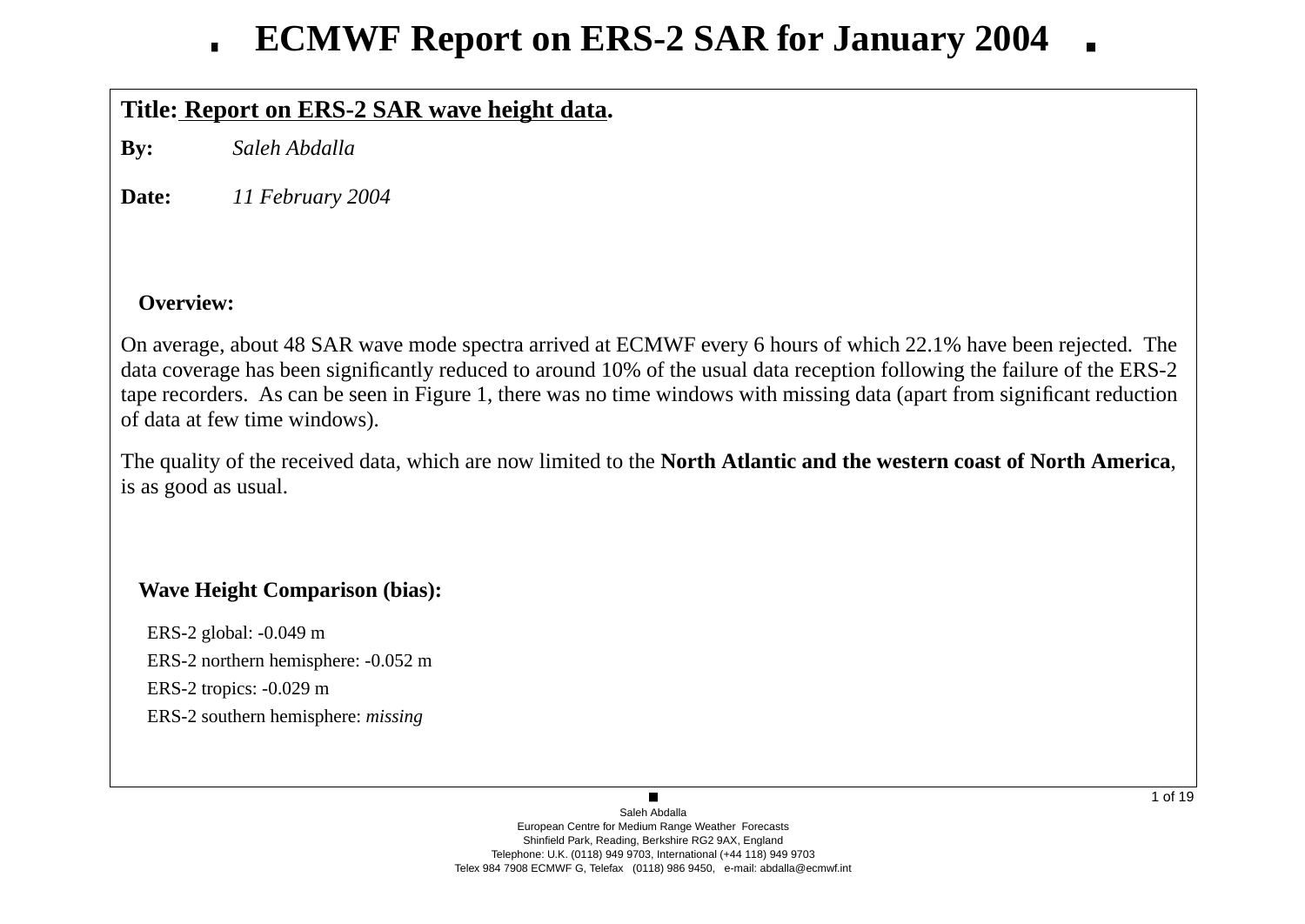### **Remarks:**

- **•** The SAR worked normally this month.
- **•** According to ESA (EOHelp message of 4 July 2003), the recording capabilities of ERS-2 are declared permanently una vailable following the failure of the ERS-2 tape recorder on 22 June 2003. The ERS-2 tape recorders were used to record the ERS-2 Low Rate mission globally for a period of 8 years of continuous acquisition. The global coverage is, therefore, discontinued. The ERS-2 Low Rate mission will be continued within the visibility of ESA ground stations o ver Europe, North Atlantic, the Arctic and western North America. ESA has the intention to extend the co verage of the Real Time Low Rate acquisition o ver the North Atlantic in the near future.
- ERS-2 SAR data and ENVISAT RA-2 Ku-band significant wave heights are assimilated in the ECMWF wave model.

## **Definitions:**

Four new integrated parameters are used to compare the SAR and the model spectra. These parameters are:

1. The mean wave period based on the '-1*th*.' moment (*m*<sub>-1</sub>) defined as:

$$
T_{-1}=m_{-1}/m_0
$$

where  $m_0$  and  $m_{-1}$  are the zeroth and the '-1*th*.' moments of the wave spectrum with the *n-th*. moment, in general, is defined as:

$$
m_n = \int d\theta \int df \cdot f^n \cdot F(f, \theta)
$$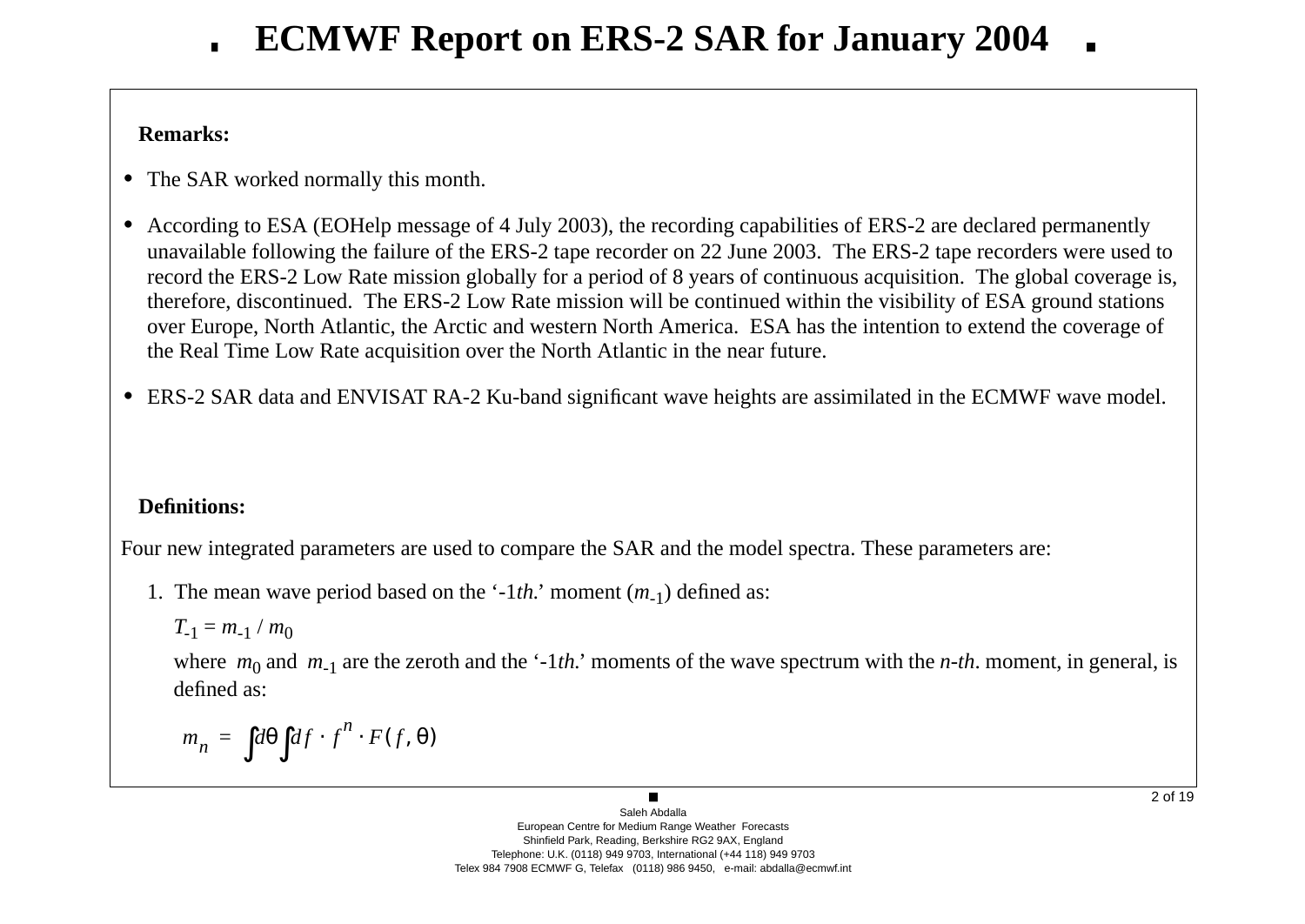*F* is the wave spectrum in frequency, *f*, - direction space. The comparison between ECMWF model and SAR mean wave periods for the whole month is given in Figure 7.

2. The w a ve directional spread defined as:

$$
\sigma = \sqrt{2[1 - r_1(f)]}
$$
  
\n
$$
r_1(f) = \int df \int d\theta \cdot F(f, \theta) \cdot \cos[\theta - \varphi(f)]
$$
  
\n
$$
\varphi(f) = \operatorname{atan} \left\{ [\int d\theta \cdot F(f, \theta) \cdot \sin(\theta)] / [\int d\theta \cdot F(f, \theta) \cdot \cos(\theta)] \right\}
$$

The comparison between ECMWF model and SAR wave directional spread values for the whole month is given in Figure 8.

3. The mean w a ve propagation direction defined as:

$$
\varphi = \text{atan}\left\{ \left[ \int df \int d\theta \cdot F(f, \theta) \cdot \sin(\theta) \right] / \left[ \int df \int d\theta \cdot F(f, \theta) \cdot \cos(\theta) \right] \right\}
$$

The comparison between ECMWF model and SAR mean wave propagation directions for the whole month is given in Figure 9.

4. The spectral peakedness parameter of Goda ( *Q* <sup>p</sup>) defined as:

$$
Q_p = 2m_0^{-2} \int d\theta \int df \cdot f \cdot F^2(f, \theta)
$$

3 of 19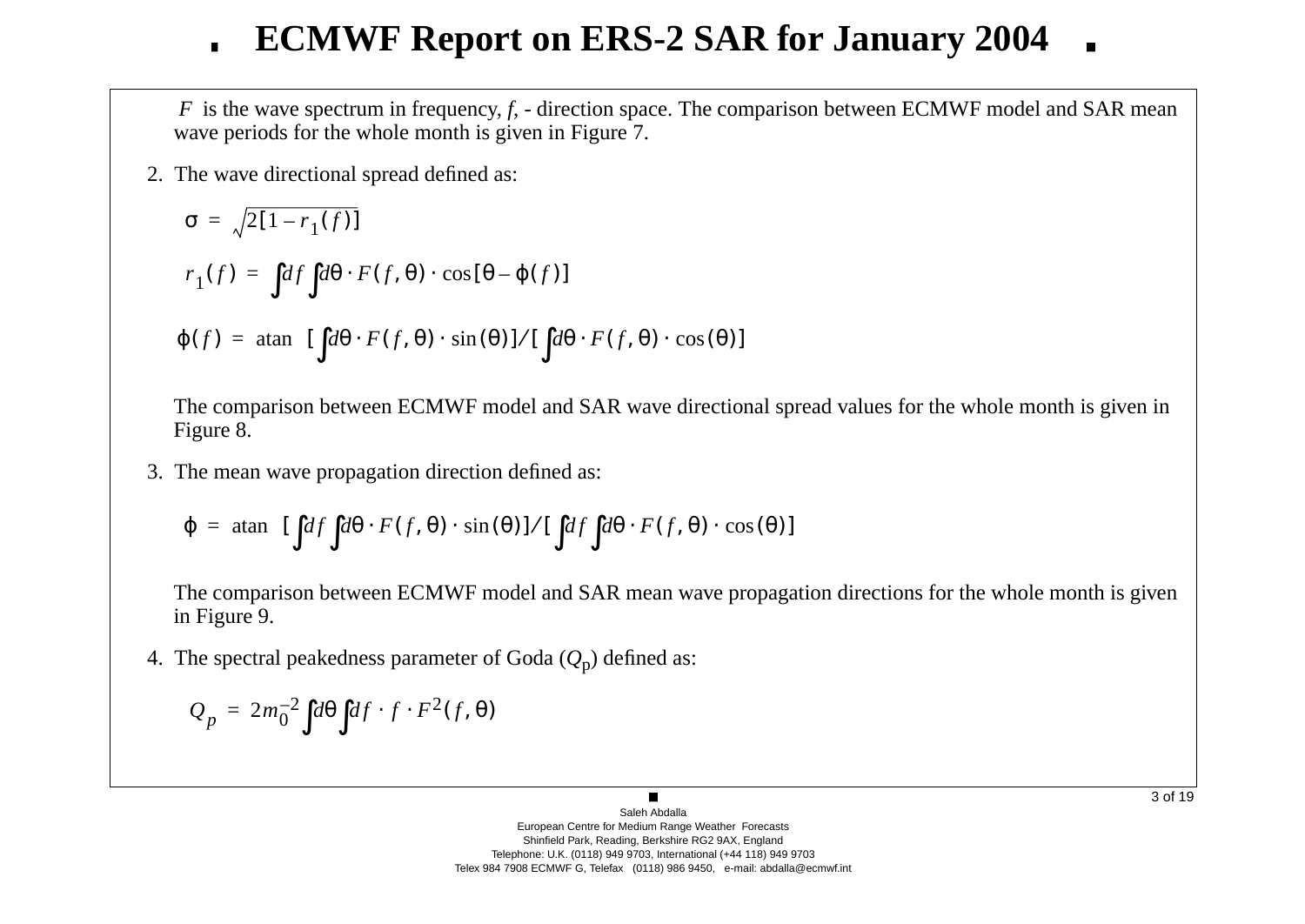The comparison between ECMWF model and SAR spectral peakedness (or roughly, spectral narrowness) values for the whole month is gi ven in Figure 10.

### **Figure captions:**

Figure 1: Time series of data reception for ERS-2 Altimeter data for January 2004.

Figure 2: Comparison of ECMWF wave height results with ERS-2 SAR wave height data for January 2004 (global).

Figure 3: Comparison of ECMWF wave height results with ERS-2 SAR wave height data for January 2004 (northern hemisphere)

Figure 4: Comparison of ECMWF wave height results with ERS-2 SAR wave height data for January 2004 (tropics)

Figure 5: Comparison of ECMWF wave height results with ERS-2 SAR wave height data for January 2004 (southern hemisphere)

Figure 6: ERS-2 SAR wave heights: Timeseries of bias (ERS-2 - model) and scatter index (SI).

Figure 7: Comparison of ECMWF mean wave periods with ERS-2 SAR mean wave periods for January 2004 (global).

Figure 8: Comparison of ECMWF wave directional spread with that of ERS-2 SAR for January 2004 (global).

Figure 9: Comparison of ECMWF mean wave directions with those of ERS-2 SAR for January 2004 (global).

Figure 10: Comparison of ECMWF wave peakedness factor with that of ERS-2 SAR for January 2004 (global).

Figure 11: ERS-2 SAR wave heights: Timeseries of daily bias (ERS-2 - model) for the past year.

Figure 12: ERS-2 SAR wave heights: Timeseries of daily root mean square difference (RMSE) for the past year.

Figure 13: Comparison between SAR and ECMWF "2-second wave-period interval equivalent wave heights" for January 2004 (global).

Figure 14: Comparison between SAR and ECMWF "2-second wave-period interval equivalent wave heights" for January 2004 (n. hem.).

Figure 15: Comparison between SAR and ECMWF "2-second wave-period interval equivalent wave heights" for January 2004 (tropics).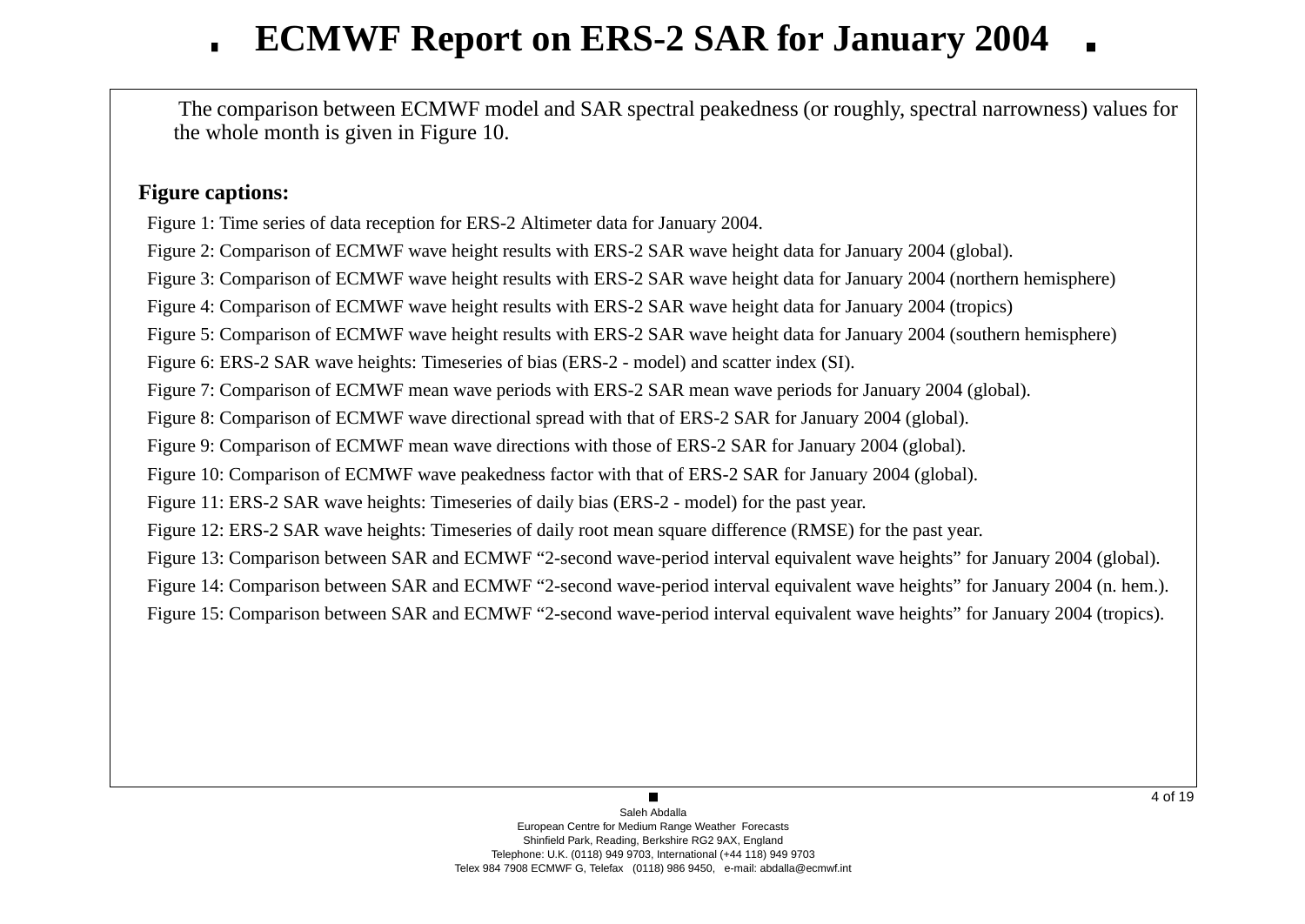

Telephone: U.K. (0118) 949 9703, International (+44 118) 949 9703 Telex 984 7908 ECMWF G, Telefax (0118) 986 9450, e-mail: abdalla@ecmwf.int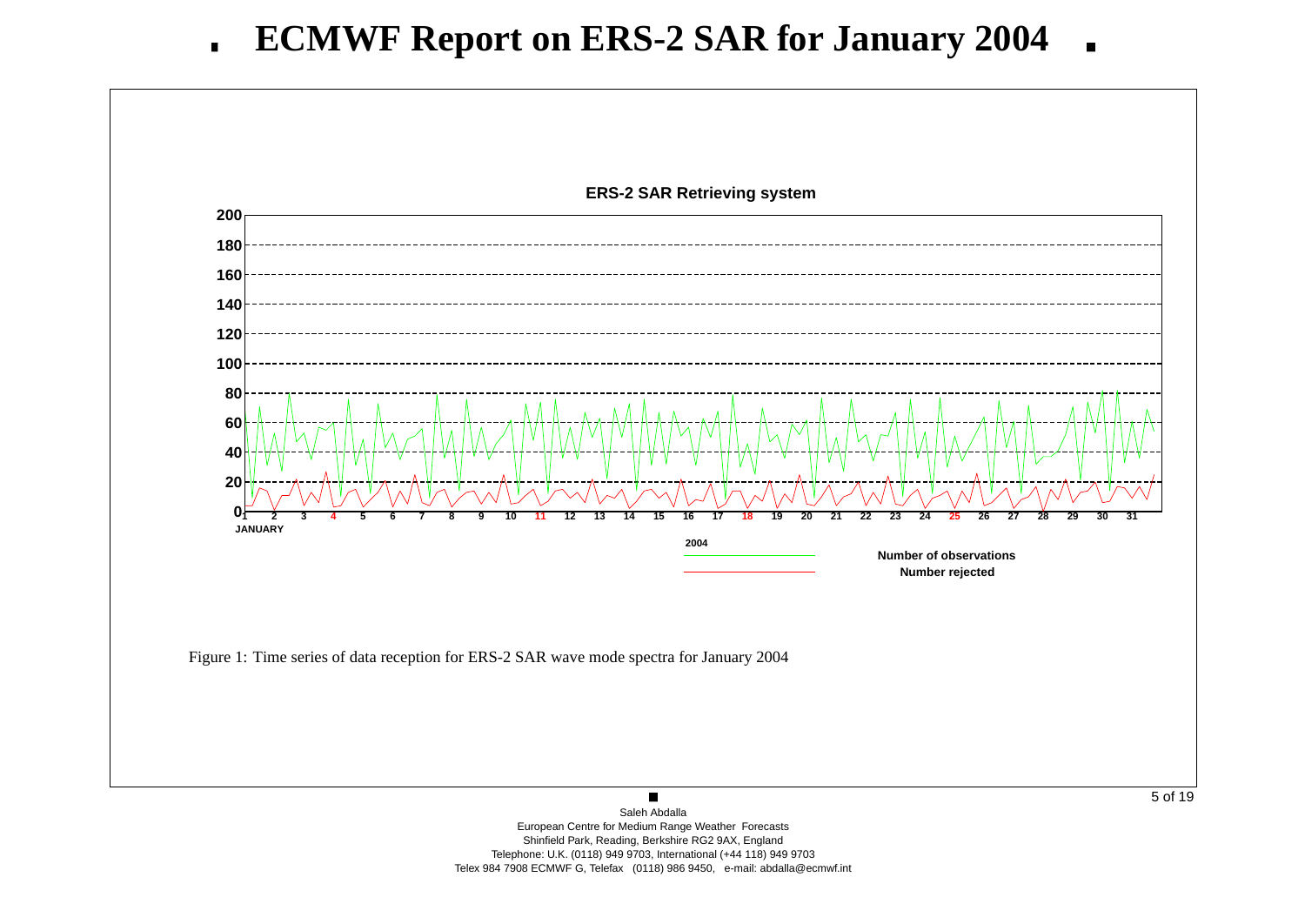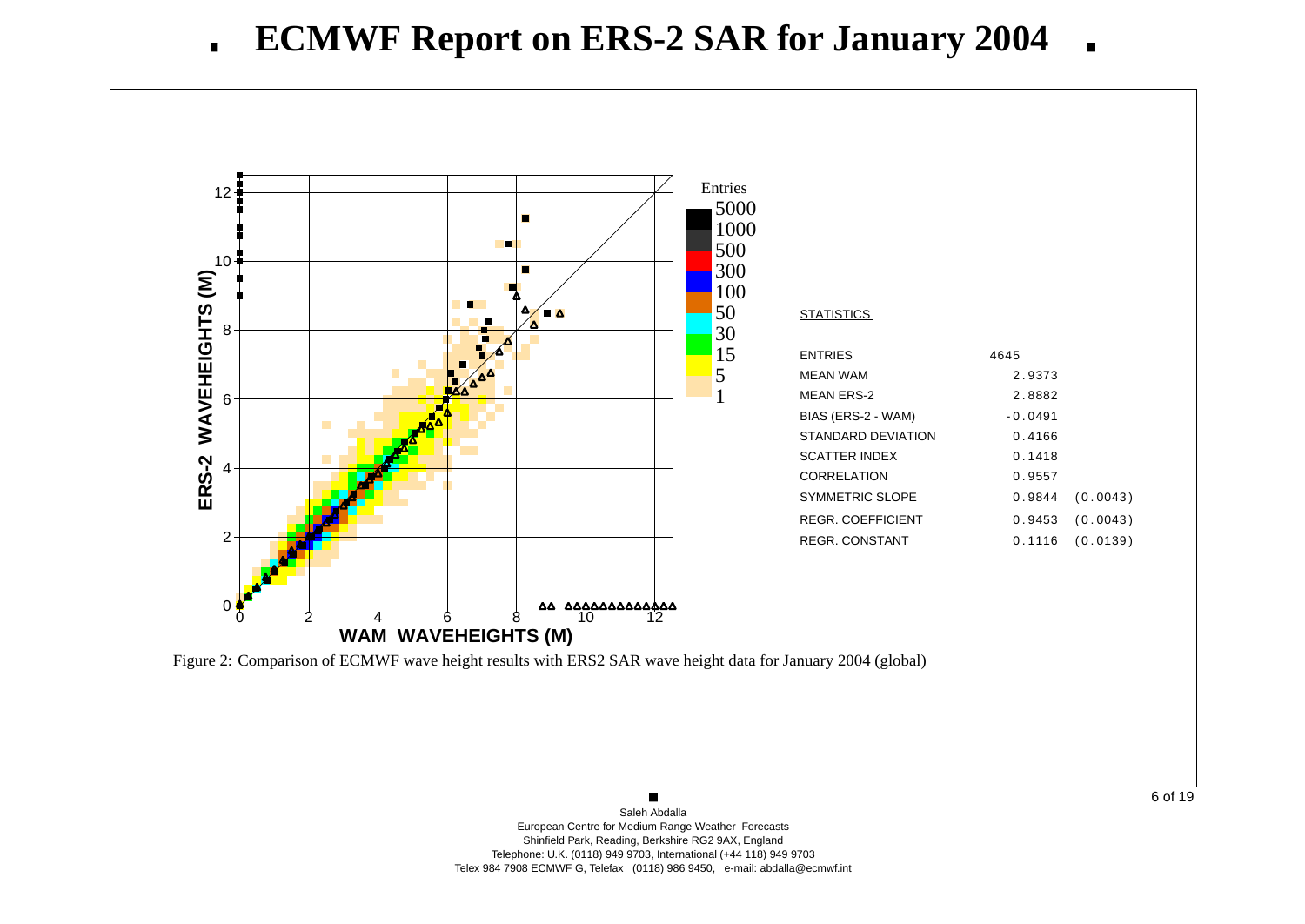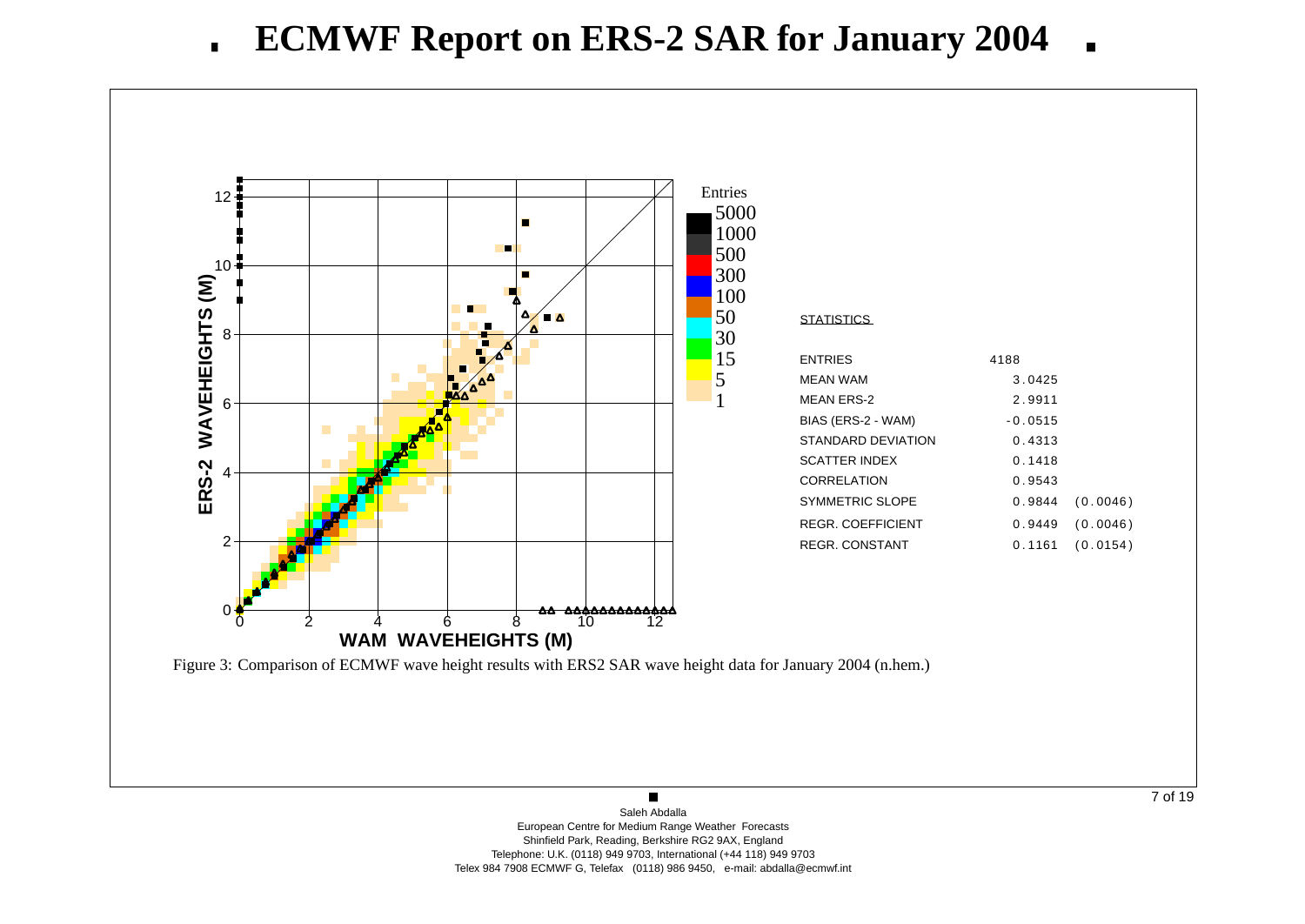

8 of 19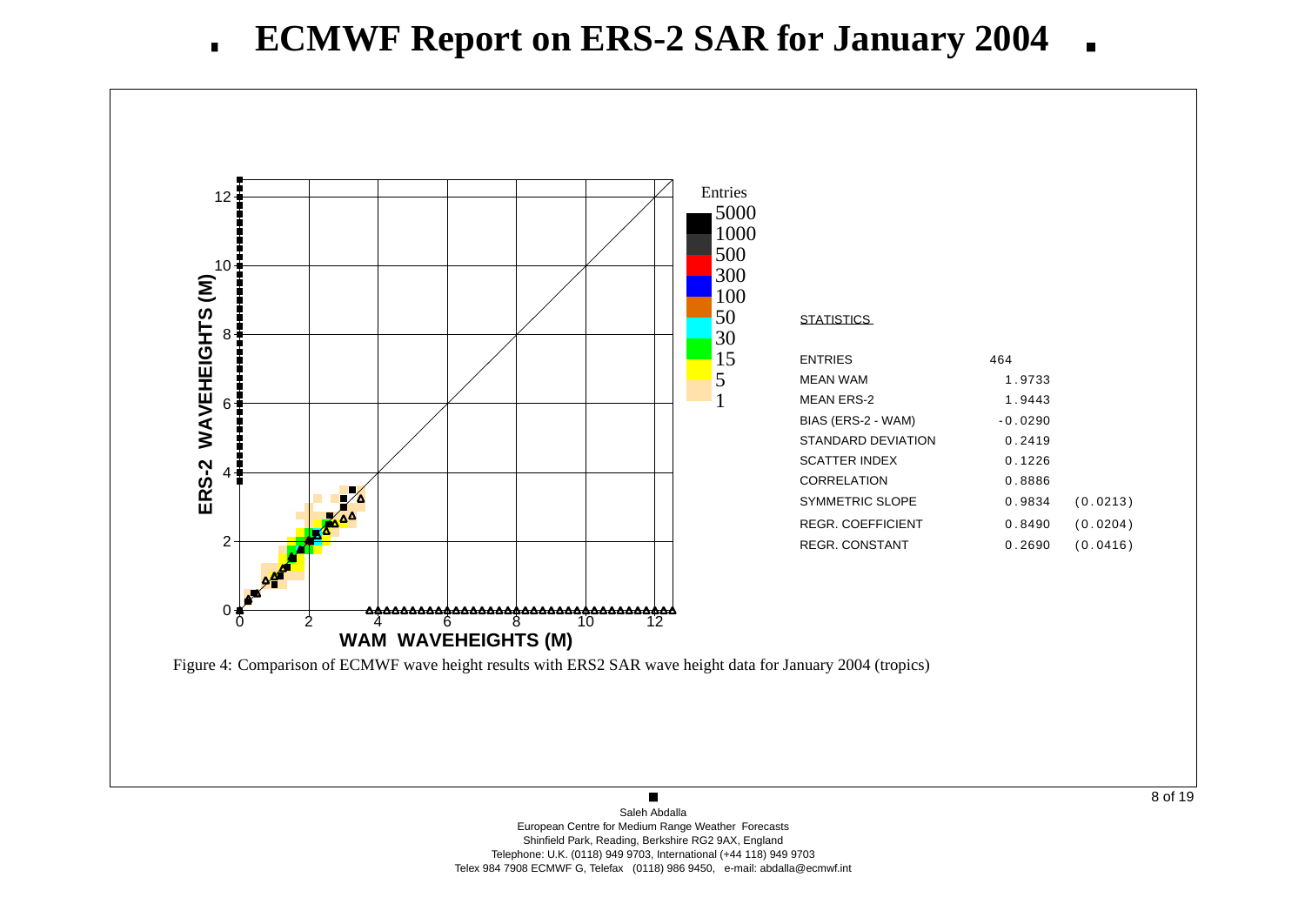

9 of 19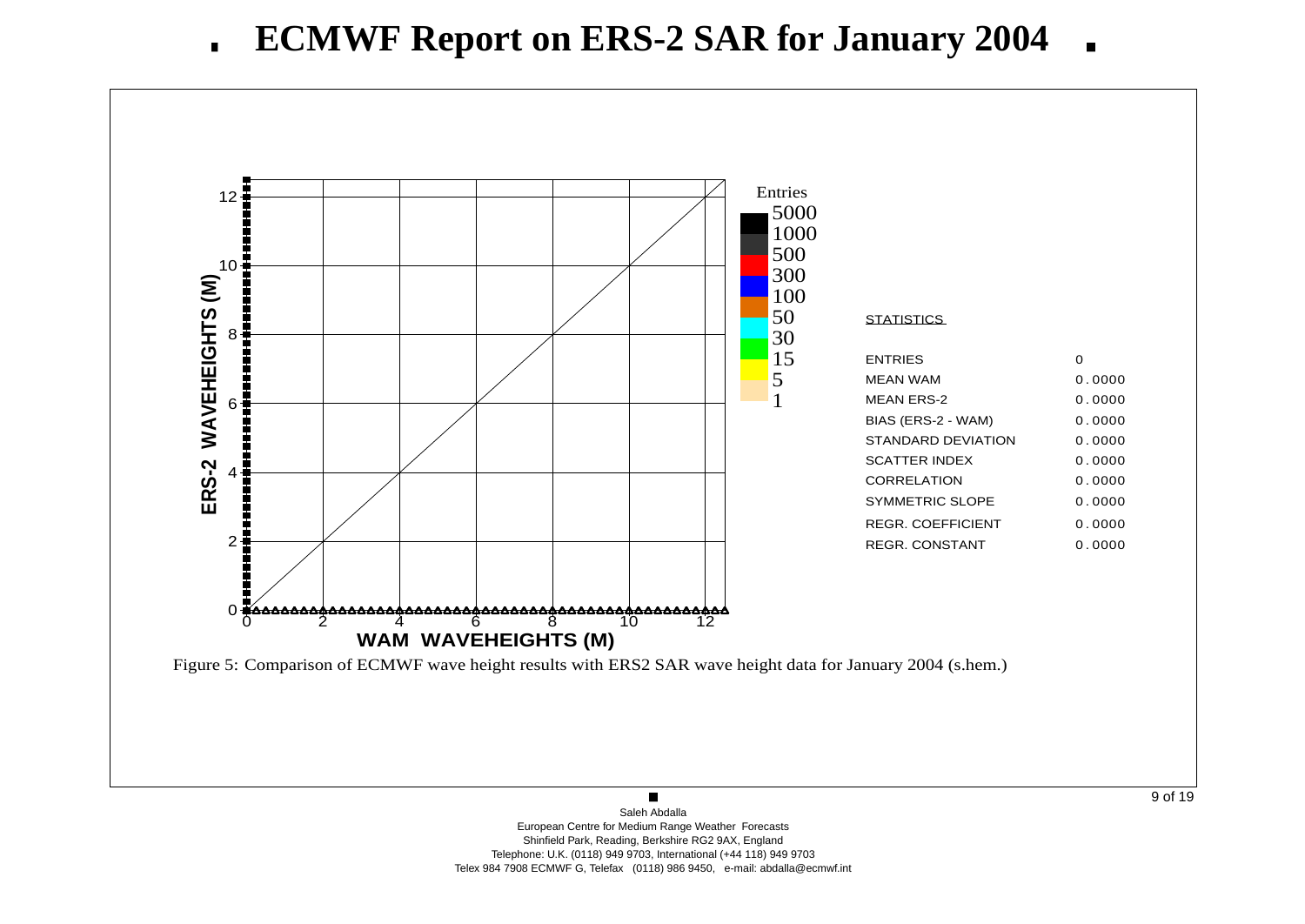**ECMWF Report on ERS-2 SAR for January 2004**  $\blacksquare$ 



Shinfield Park, Reading, Berkshire RG2 9AX, England Telephone: U.K. (0118) 949 9703, International (+44 118) 949 9703 Telex 984 7908 ECMWF G, Telefax (0118) 986 9450, e-mail: abdalla@ecmwf.int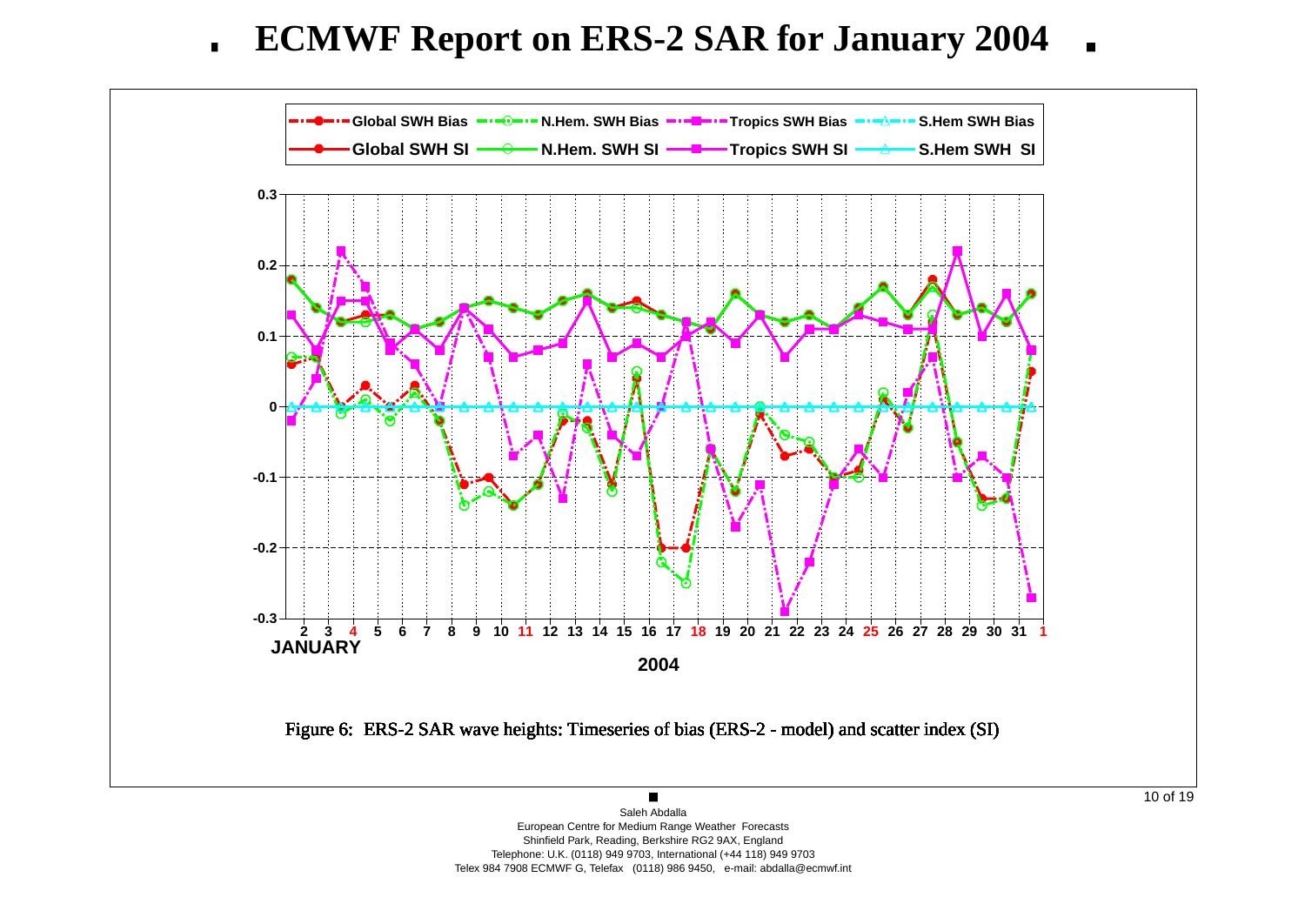

 $\blacksquare$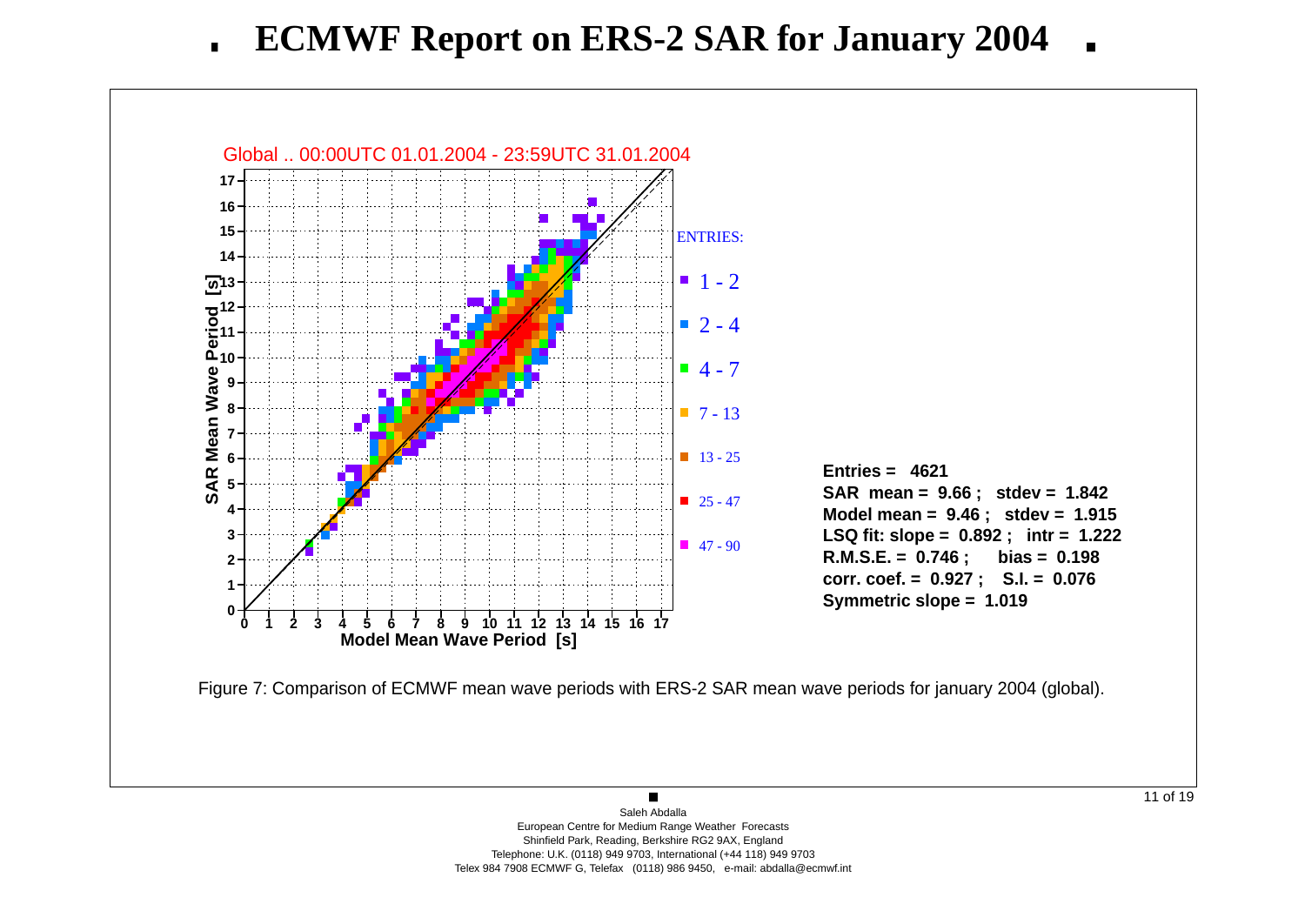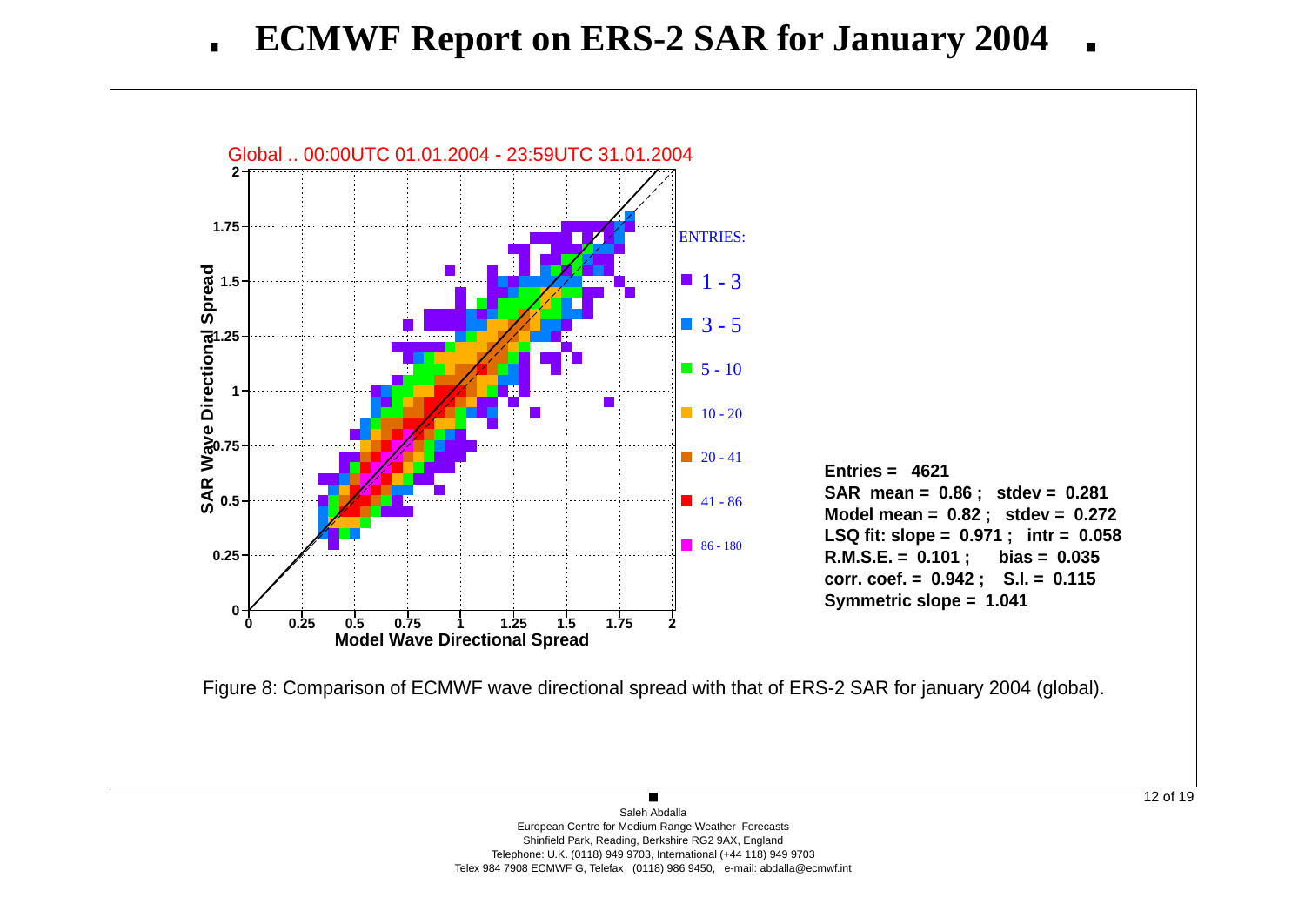

 $\blacksquare$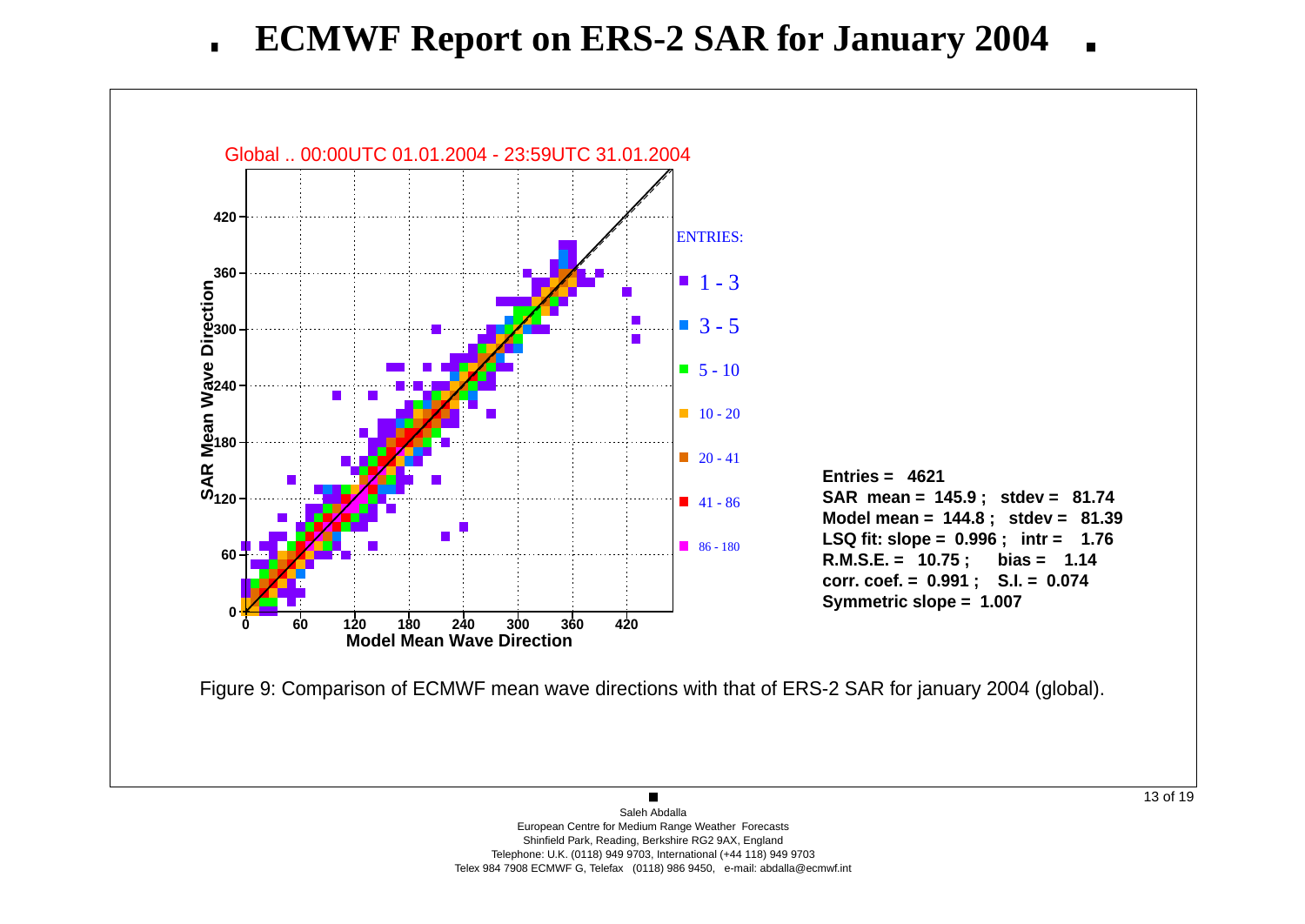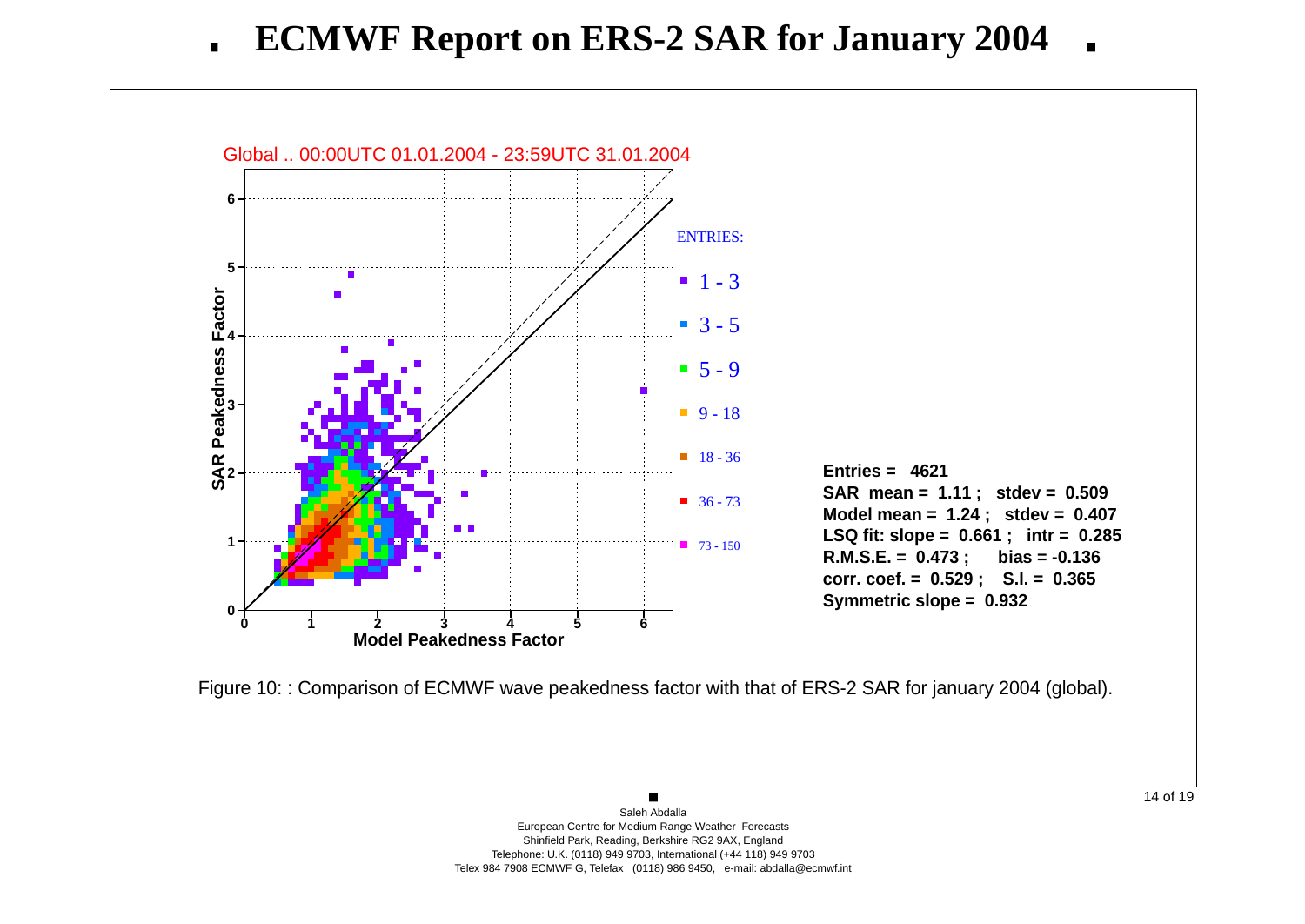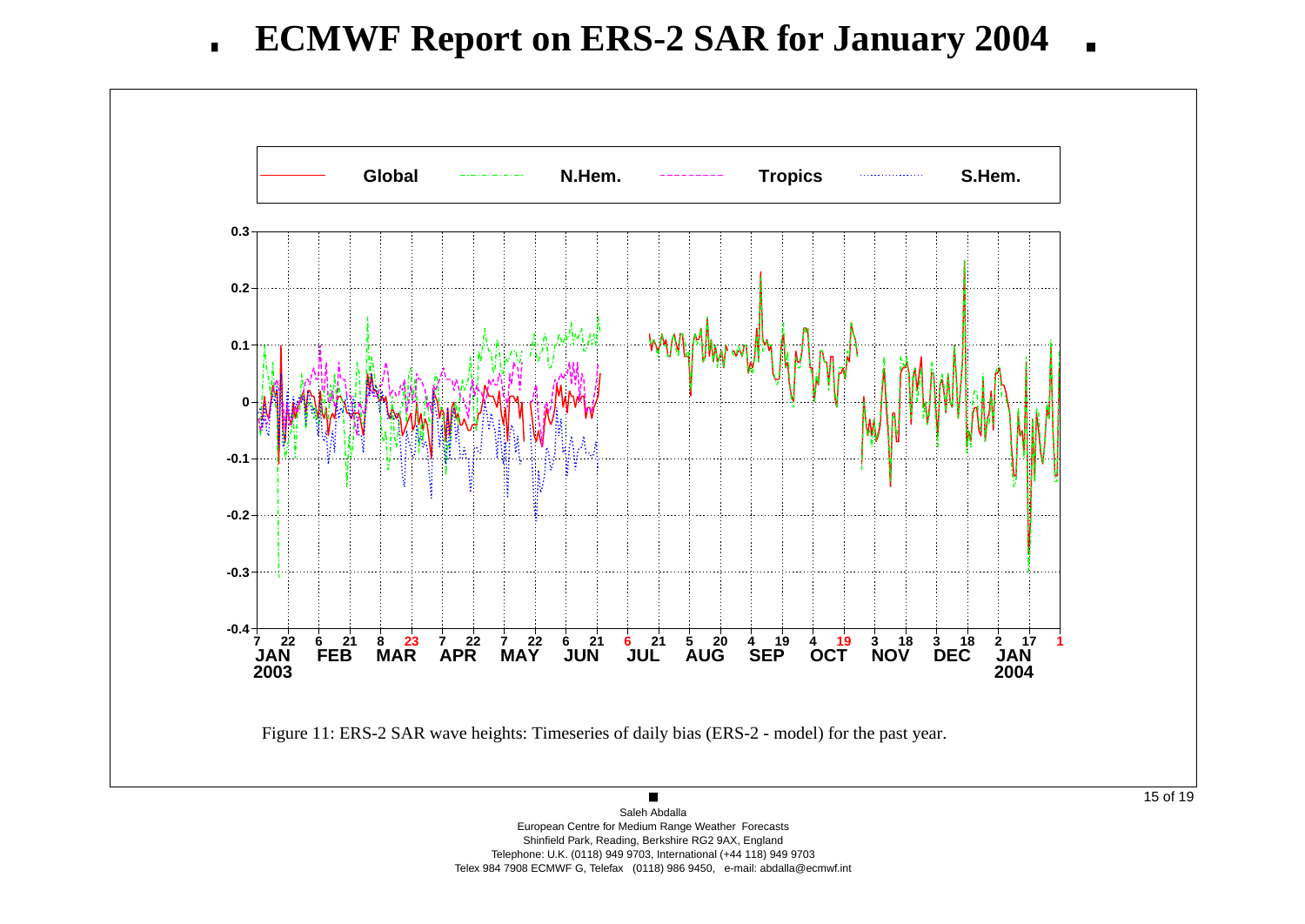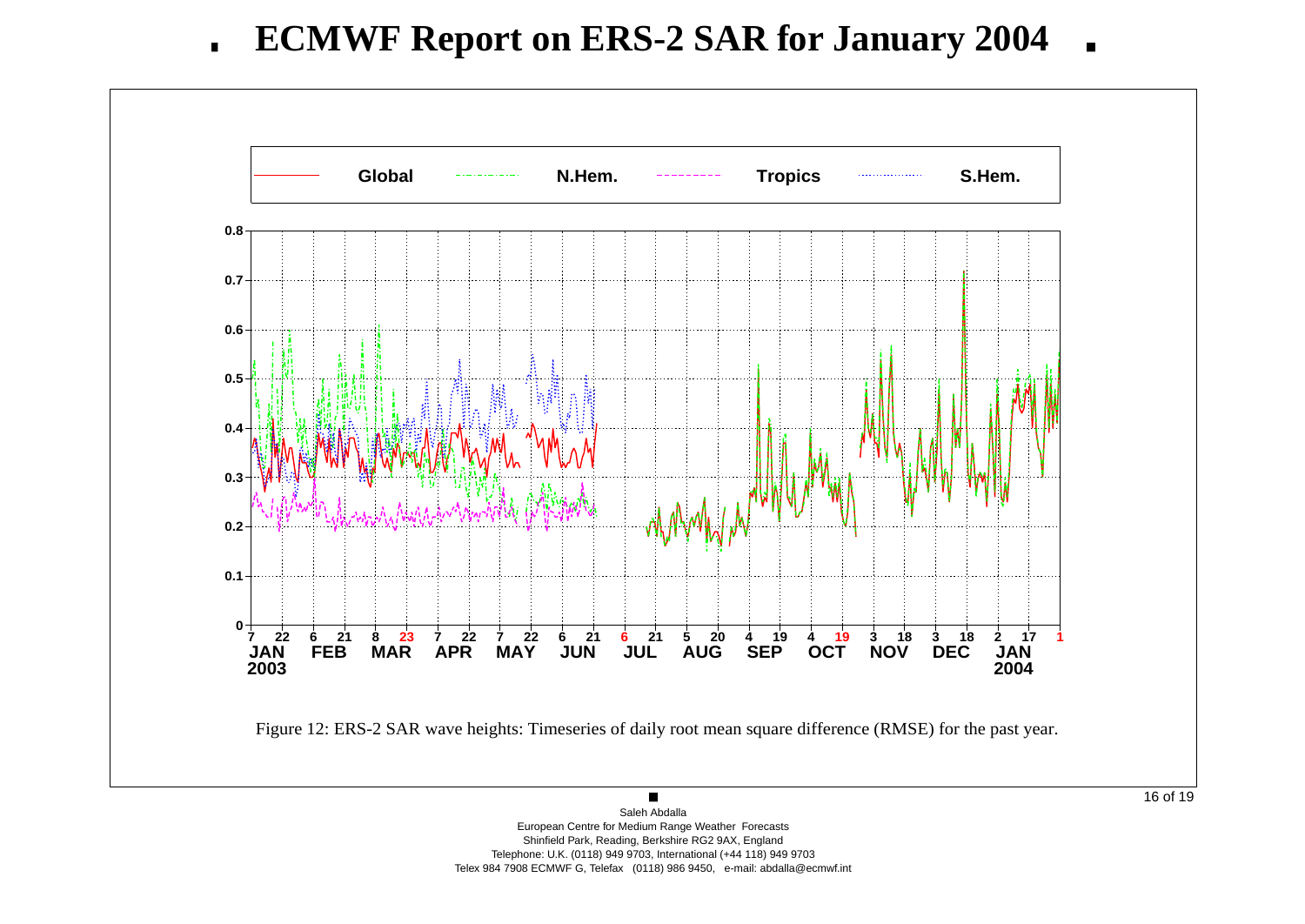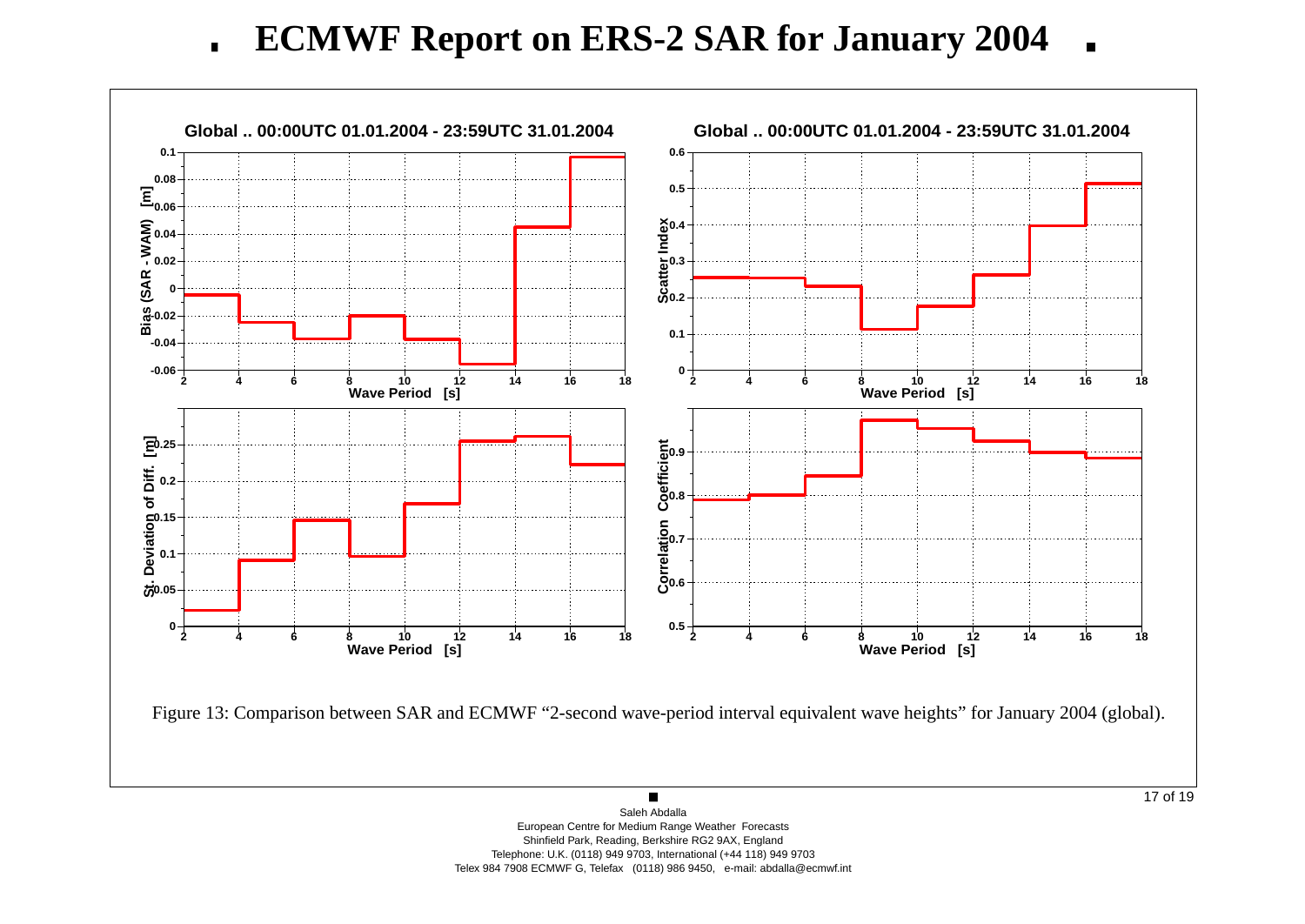**ECMWF Report on ERS-2 SAR for January 2004**  $\blacksquare$